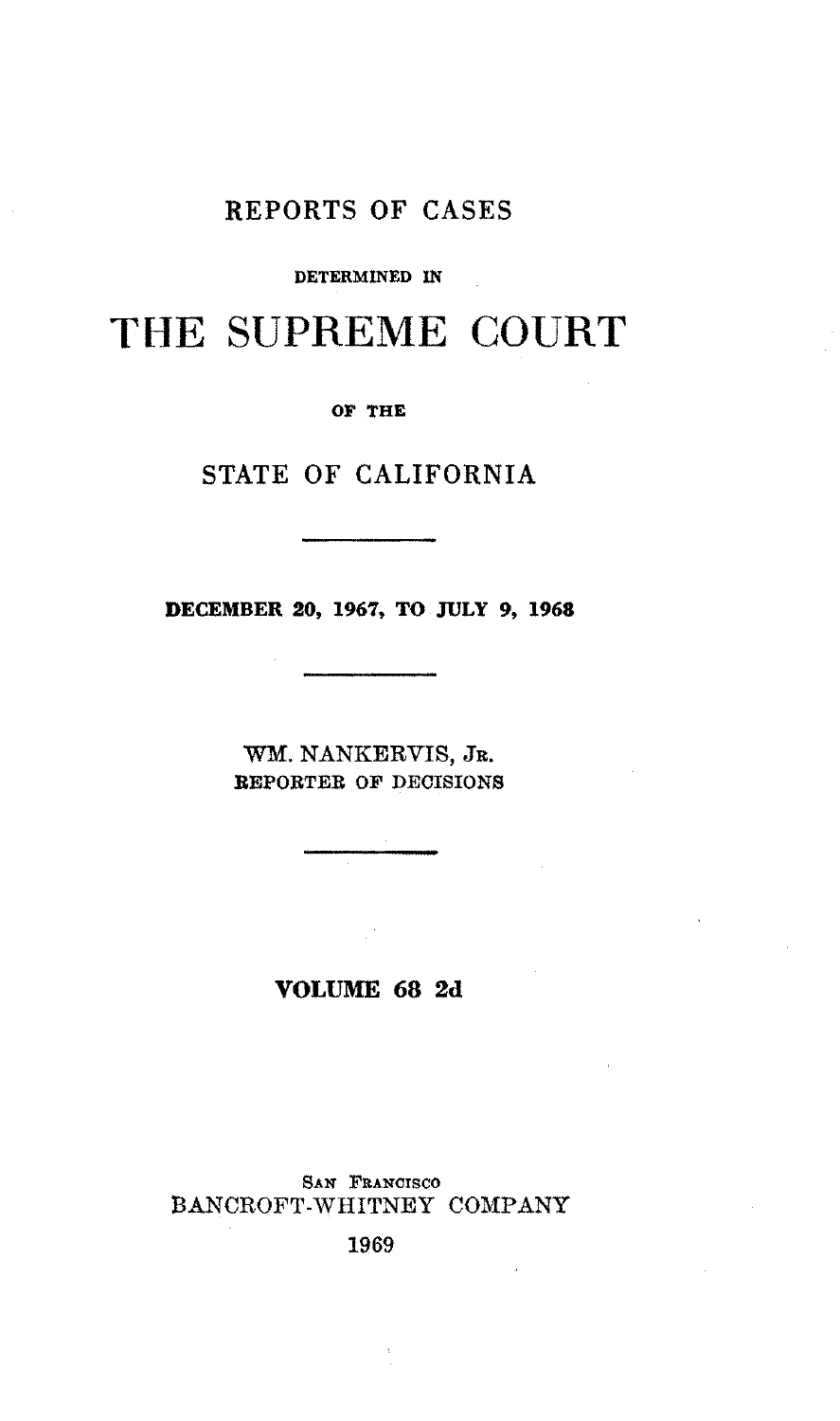# **llu flemnrtam**

#### HONORABLE THOMAS **P. WHITE**

Judge of the Police Court of the City of Los Angeles, 1913-1919;<br>Judge of the Superior Court of Los Angeles County, 1931-1937;<br>Associate Justice of the District Court of Appeal, Second District,<br>Division One, 1937-1949; Pr Appeal, Second District, Division One, 1949-1959; Associate Justice of the Supreme Court of the State of California, 1959-1962.

The Supreme Court of California met in bank in its courtroom, State Building, Los Angeles, California, June 11, 1968. Present: Chief Justice Traynor, presiding; Associate Justices McComb, Peters, Tobriner, Mosk, Burke and Sullivan. Sullivan, Clerk; Joanne Jacobs, Acting Reporter; Wambeke, Bailiff.

CHIEF JusTICE TRAYNOR: We meet this afternoon in memory of Thomas P. White who served with distinction as an Associate Justice of this Court from August 18, 1959, to October 31, 1962. The memorial to Justice White will be presented by his longtime friend and admirer, the Honorable Otto J. Emmc, retired .Judge of the Superior Court of Los Angeles County. Judge Emme.

JUDGE EMME: Chief Justice Traynor, Associate Justices, may it please the Court:

This has to be a happy occasion and not a sad one, for the man whose memory we honor today would have it no other way. He himself, no stranger to personal sorrows and tragedy, always remained a cheerful and contented person. He was most happy in these surroundings, among these loved ones and friends, and so we will approach this commemorative ceremony with the lightness of heart and spirit which so typified our association with him.

For 37 years Mr. Justice White served in the courts of his native state at every level from Police Court Judge to an Associate Justice of this Supreme Court. He was my friend. We lived in the same neighborhood during our teenage. We were of the same age. We remained close friends during his entire life. It is indeed a privilege and honor to be called upon to address the Court in his memory, a very fond memory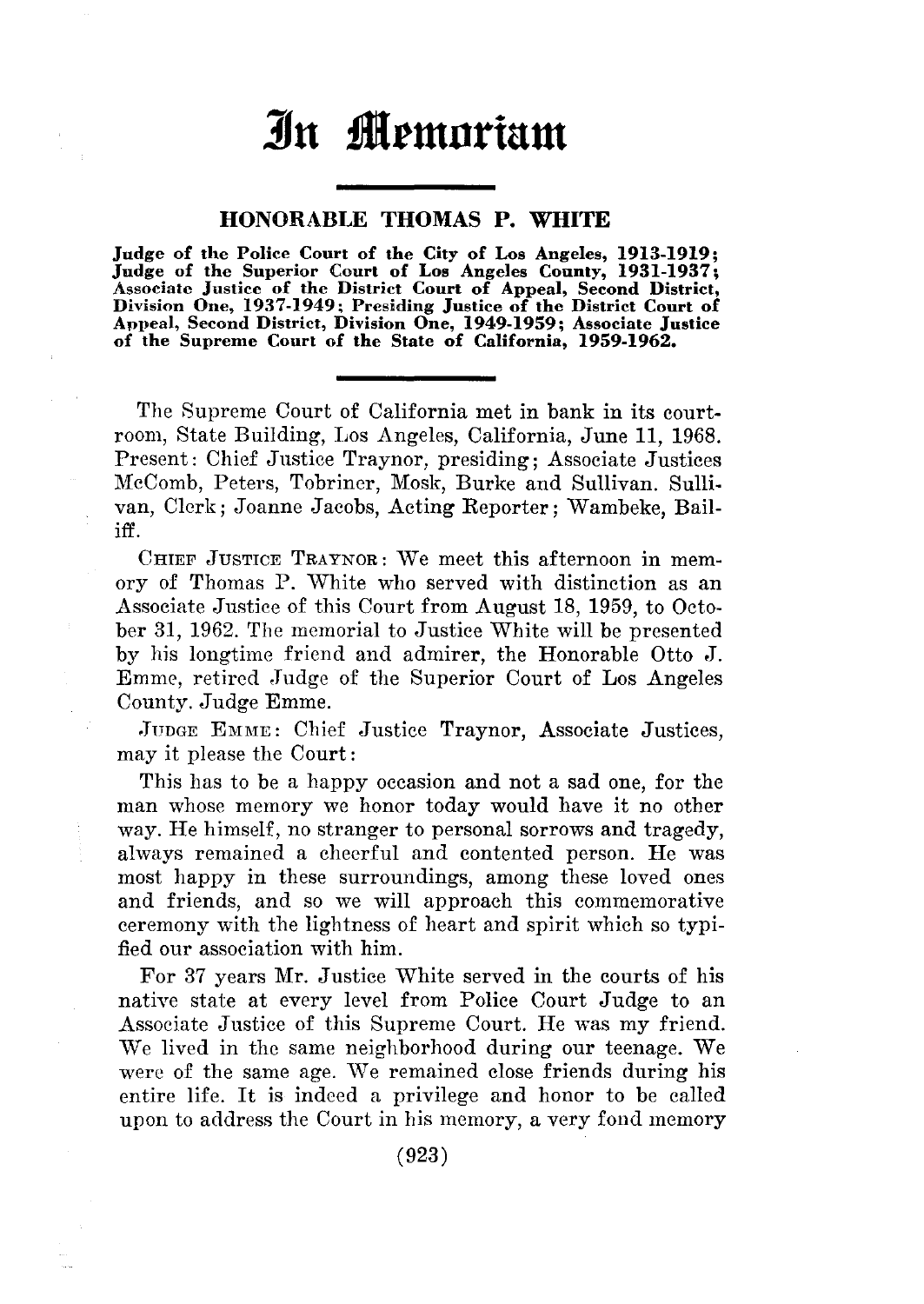for all of us, I am sure. Seldom has a man displayed such fidelity, wisdom, courage, compassion and good humor in his every living hour, in his professional and personal life, in his association with his fellow men.

Thomas Patrick White was born on September 28, 1888, in the old Lincoln Heights district of Los Angeles within easy walking distance of this courthouse. His parents were Peter and Katherine White. His sister, Nellie, and his two brothers William and Francis, predeceased him.

He was truly a product of the horse and buggy days but destined to leadership in an area which became synonymous with the horseless carriage. When he was born the population of Los Angeles was less than 100,000. Telephones, electric lights and automobiles were unknown. The work day was a minimum of 10 hours and the work week a full six days. Gold was the coin of the realm. Silver was in little use and paper money almost unknown.

Los Angeles was really a pueblo town at the time of his birth and during his boyhood. He saw it develop and progress as no other city has, and he made his full contribution to that development and progress.

He graduated from Sacred Heart Academy, attended old St. Vincent's College, took a business course and then went to work for the Santa Fe Railroad Company, first in Los Angeles and later as assistant trainmaster at Needles, California.

His heart was set on becoming a lawyer, and in this ambition he was greatly encouraged by his saintly little Irish mother. He sought out the advice of the most prominent lawyers of that day. They were not encouraging. They told him that only 20% of the lawyers in Los Angeles were making a fair living.

At this critical point he turned to the late Joe Scott for guidance, an act he was to repeat many times during his life. Mr. Scott was even then a recognized leader of the Bar and he found in young White all the attributes of a promising law student. He encouraged White to pursue the law as a career and assured him that there was always room for a good man at the top and that hard work would make it possible for him to be among the successful  $20\%$  of Los Angeles lawyers.

Justice White went to law school at the University of Southern California. He became student body president and the leader of the debating team. He was graduated in 1911.

Within two years he was appointed judge of the Los Angeles Police Court. At that time he was but 25 years old and the youngest judge in the United States.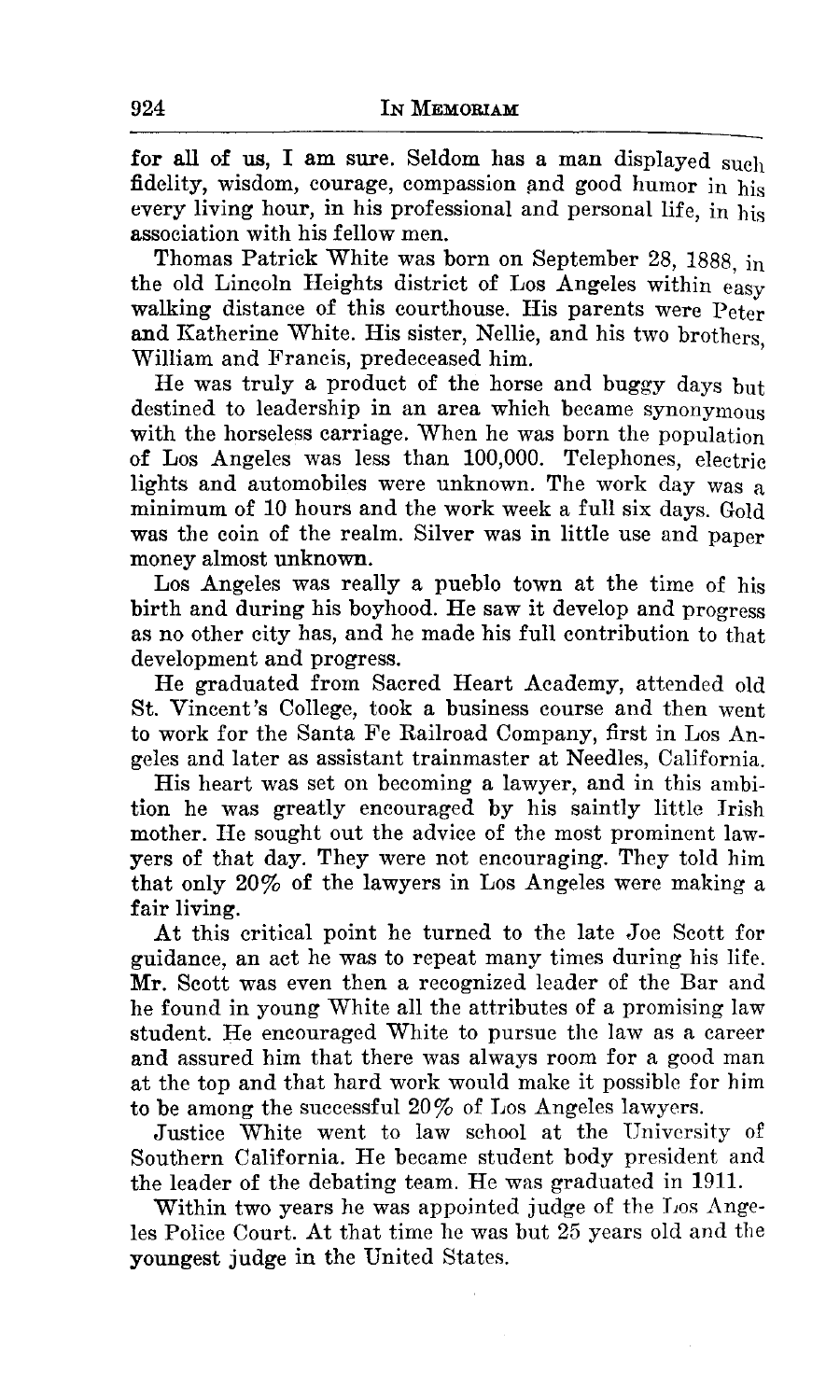For six years he presided over that Police Court. From the outset he pioneered improvements in court procedures, in the treatment of women prisoners, in establishing a probation office, in employing a public defender, and in better methods of handling the swelling tide of alcoholics. As part of the Police Court operation he inaugurated and successfully conducted the Women's Court. Two social institutions established by him in relation to his Women's Court activity, the Big Sister League and the Industrial Home for Women, are still functioning in Los Angeles.

After six years he retired from the bench to become an active and very successful trial lawyer. His defense of the poor, the indigent, and the discriminated against of that day brought him wide public recognition.

When the ranking Negro policemen on the Los Angeles force were victims of a frame-up, he was called upon to undertake their defense and it was a successful defense, marked by his extremely brilliant cross-examination of those who had framed the officers.

During his 12 years of practice he was associated with a number of lawyers who made their own significant contributions to the record of our profession. He was first associated with Alfred Bartlett and Louis Randall. Subsequently, Bartlett was very active in State Bar work and thereafter served illustriously as a member of the Superior Court for Los Angeles County. Others who were associated with Randall, Bartlett and White included the late Walter Little, the late William Gilroy, the late Leo M. Rosecrans, the late James L. Irwin, Adam Steffes, Vincent Hickson, Frank Hennessey and Martin Burke.

When Justice White opened his own office, one of the first to work for him was Louis H. Burke, then a youug law student, now an honored member of this Court.

In 1931, Governor James Rolph returned Tom White to the bench by appointing him as one of Los Angeles County's 38 Superior Court Judges. By that time his beloved county had grown to a population of more than 2,200,000. The horse and buggy had disappeared. The dirt and mud roads of his boyhood had changed to pavement. Radio was making itself felt as a means of mass communication.

Rapid change and an accelerated pace of living became the order of the day. Justice White accepted change in everything but his professional relationships. His friendship with countless persons of every class, color and creed were important to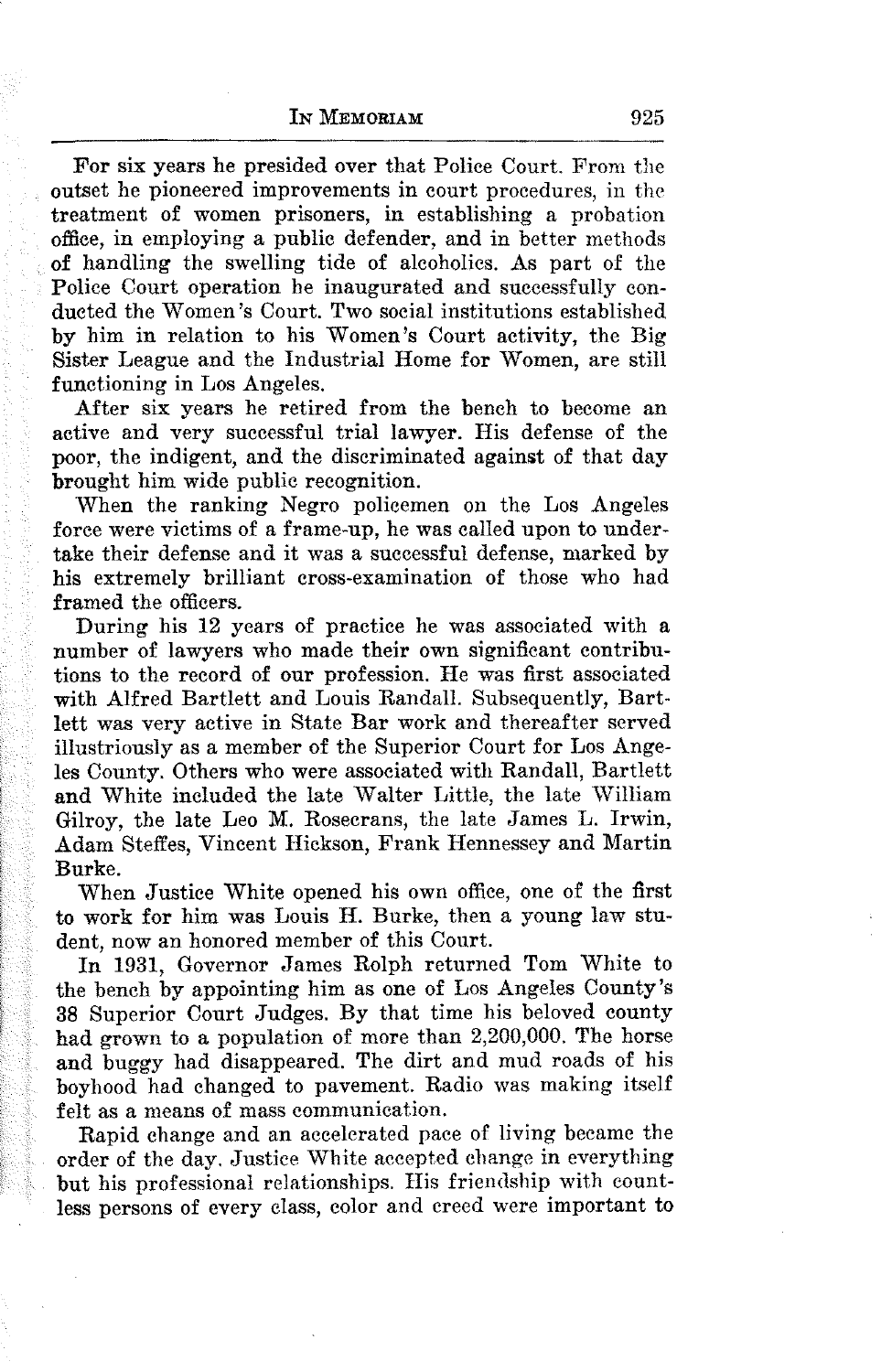him. He maintained these friendships without compromising the dignity of his role as a judge and it was a distinctive mark of the man that he was able to do this throughout his distinguished judicial career.

After six years on the Superior Court, in 1937 Governor Frank Merriam promoted Justice White to the District Court of Appeal. In 1949 Governor Earl Warren appointed him  $Pr_{\theta}$ siding Justice of the District Court of Appeal. Ten years later Governor Edmund Brown named him an Associate Justice of this Court, the highest in our State.

I believe he was the first to touch every judicial base from Police Court to Supreme Court, and at each step he left his mark of achievement. He truly loved the law and had great respect for it. He was a happy judge, happy in his work happy in his relationships with his associates among the judiciary, and always willing to bear his full share of the burden with dignity and good spirit.

In 1962 he retired as a full-time member of this Court. But it was not a retirement in the accepted sense. Each year thereafter he accepted assignment from the Chief Justice, Chairman of the Judicial Council, to serve as an Associate Justice of this Court. Despite failing eyesight, he participated with vigor and enthusiasm in deciding some of the most serious issues presented to this Court.

It was during this period that the attention of all became focused on an extraordinary attribute of this stalwart man. Never once was be heard to complain. Throughout all his life he had accepted adversity, personal sorrow, and the loss of loved ones, without complaint or despair. He did so to the very end. Was it his strong faith ? His attachment to principle ? Or was it just the Irish in him? Whatever the reason-he was a man for all seasons, no less than England's great Chancellor, Sir Thomas More.

Yet Tom White was more than a splendid judge and an outstanding lawyer. His concern for the underprivileged, the poor, the helpless, and his charity---these all knew no bounds. He simply was not capable of rejecting a request for help. The crepe on the neighbor's door, the misfortune of a fellow man, these sparked an immediate response in him, personal, direct, sensitive and unpublicized. With warm sympathy and understanding he extended a helping hand whenever and wherever it might provide assistance. It is no wonder that he had so many friends.

It is all the more significant that he was able to couple his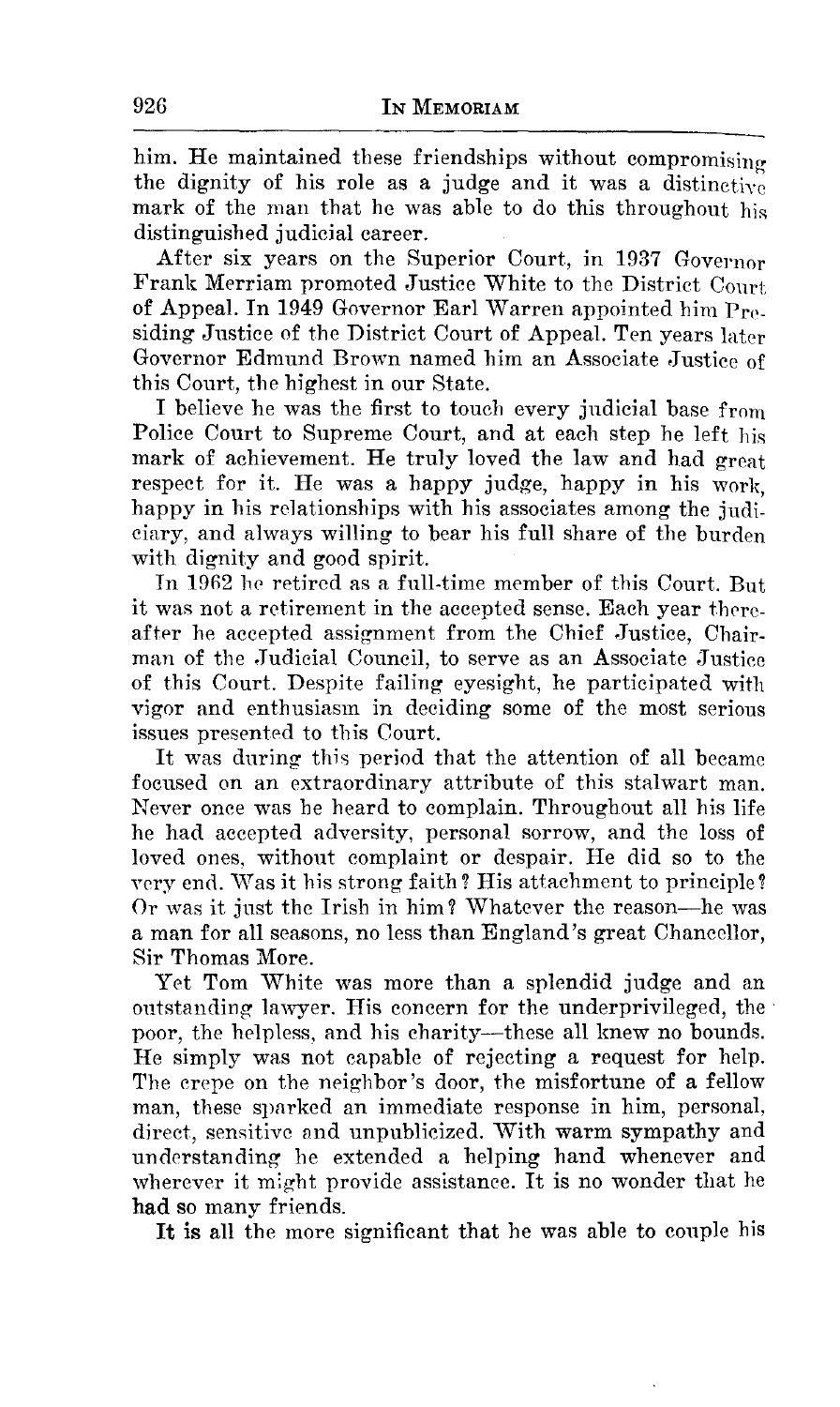love of mankind with competence and scholarship in his work on the bench. His ready wit, his profound memory, and his solid legal convictions were all well reflected in his decisions.

Despite his busy professional career he found time for civic, fraternal and religious activities to an amazing degree. Towards charitable efforts in particular, he was unsparing in his energy and inspiring in his leadership. He served 14 consecutive terms as president of the St. Vincent de Paul Society. He was a member of the board of directors of the Los Angeles area Community Chest and acted as a vice president of the executive board of the Boy Scouts of America.

At various times he held the positions of State Deputy and of Supreme Director of the Knights of Columbus, of Grand President of the Young Men's Institute, and of President of both the Southern California Holy Name Union and the Friendly Sons of St. Patrick. He was active with the Phi Delta Phi Legal Fraternity and with the Delta Chi Fraternity. He taught law at Loyola University and in turn was honored with a Doctor of Laws degree from that institution.

He was the recipient of the Asa V. Call Award given annually to the alumnus who brought the greatest honor to the University of Southern California.

The Native Sons of the Golden West, the B.P.O. Elks, the Eagles, the Moose, the Catholic Order of Foresters, the Catholic Big Brothers, the Perpetual Adoration Society and, of course, the Ancient Order of Hibernians, all numbered him as an active member.

He was equally active in the American Bar Association, the State Bar of California, and local Bar Association.

A friend truly said of Tom White that he lived each day as if he were going to die tomorrow, and planned as though he would live forever.

He is survived by his beloved widow, Grace. The understanding, comfort and love with which she surrounded our friend in his later years was a source of great strength to him.

Tom White's efforts touched the lives of many men, and all benefited therefrom. In conclusion, let me say that the world is just a little better off by reason of the fact that he lived in it.

CHIEF JUSTICE: Justice Louis H. Burke will respond on behalf of the Court. Justice Burke.

JUSTICE BURKE: Mr. Chief Justice, Judge Otto J. Emme, Mrs. White, colleagues of the bench and bar, and friends of Justice White:

It is a privilege to be asked to make a brief response to the beautiful tribute, so richly deserved, that has been paid to the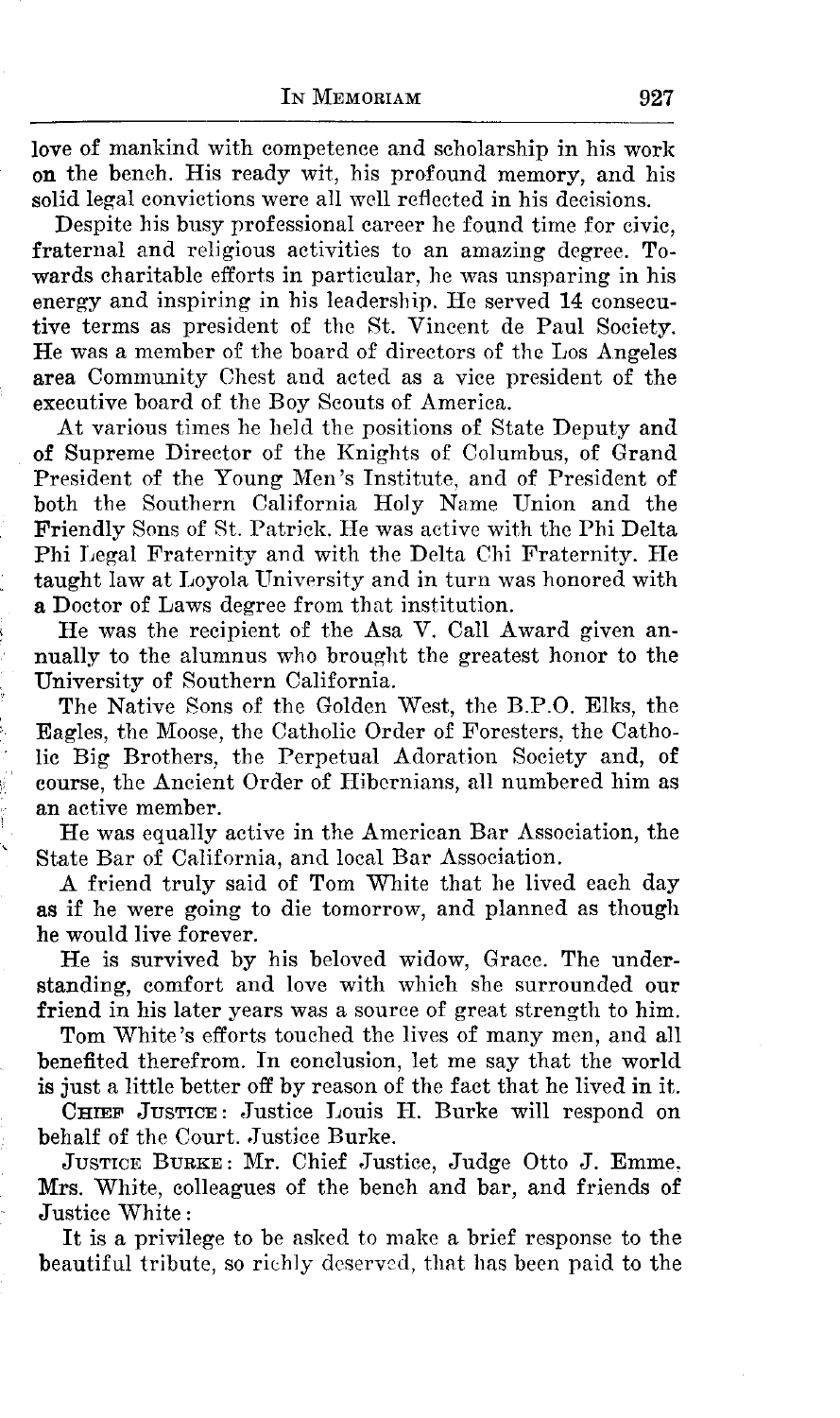memory of our beloved colleague, Justice Thomas P. White.

The associates of Justice White, both on this court, and former associates on the Court of Appeal and on the trial bench, will always treasure his memory, his hearty and contagious laugh, his enjoyment of the company of his friends and his love of a good story. We treasure our memory of  $\lim_{n\to\infty}$ as a warm, friendly human being possessed of a brilliant mind and prodigious memory. We treasure the rich experience of his past life which he brought to focus upon his daily work. the cheerful wiUingness, yes, even eagerness, with which he shouldered his full share of the heavy burdens of the court. We cherish him for the love he had for his wife, his colleagues and the members of his staff; a love that extended to all his friends, the janitors, the elevator operator, the newsboys on the corner-for, in fact, everyone was his friend, even those who from time to time disagreed with him; and not the least, certainly we cherish his love for the law to which he devoted such a great part of his life.

We are grateful for his comfort and his understanding; for his wonderful patience, his ability to listen, to reflect and to share the troubles and trials of others; for his generosity and the gift of himself without stint to friends in need. Truly, he was a noble character.

We honor him for his fierce love of freedom, liberty and independence and, if it could be said of him that he hated anything, it was oppression, tyranny, injustice, bigotry or intolerance of any sort.

Justice White's warm personal friend, Monsignor John V. Sheridan, a priest, scholar and author, in a beautiful tribute to Justice White, related a recent conversation in which Justice White said as to his philosophy of life :

''I worked hard while I worked. But when I left the office my work stopped. I never took my work home with me. I enjoyed sitting down with my friends and helping a little those in need. I never tried to impose my views or my feelings on anyone else. I did try to live my Faith; that gave me a sense of God's Presence in all the things I did.''

"You've always seemed so happy," Msgr. Sheridan remarked. "Yes, like everyone else, I had my moments of sadness. But I always had a feeling, Father John, that God meant us to be happy, that He meant us to enjoy ourselves; and you know we can be happy, if we only try to react with gratitude to everything good that comes our way. I tried to do this and, thank God, it worked for me, and it may have helped others."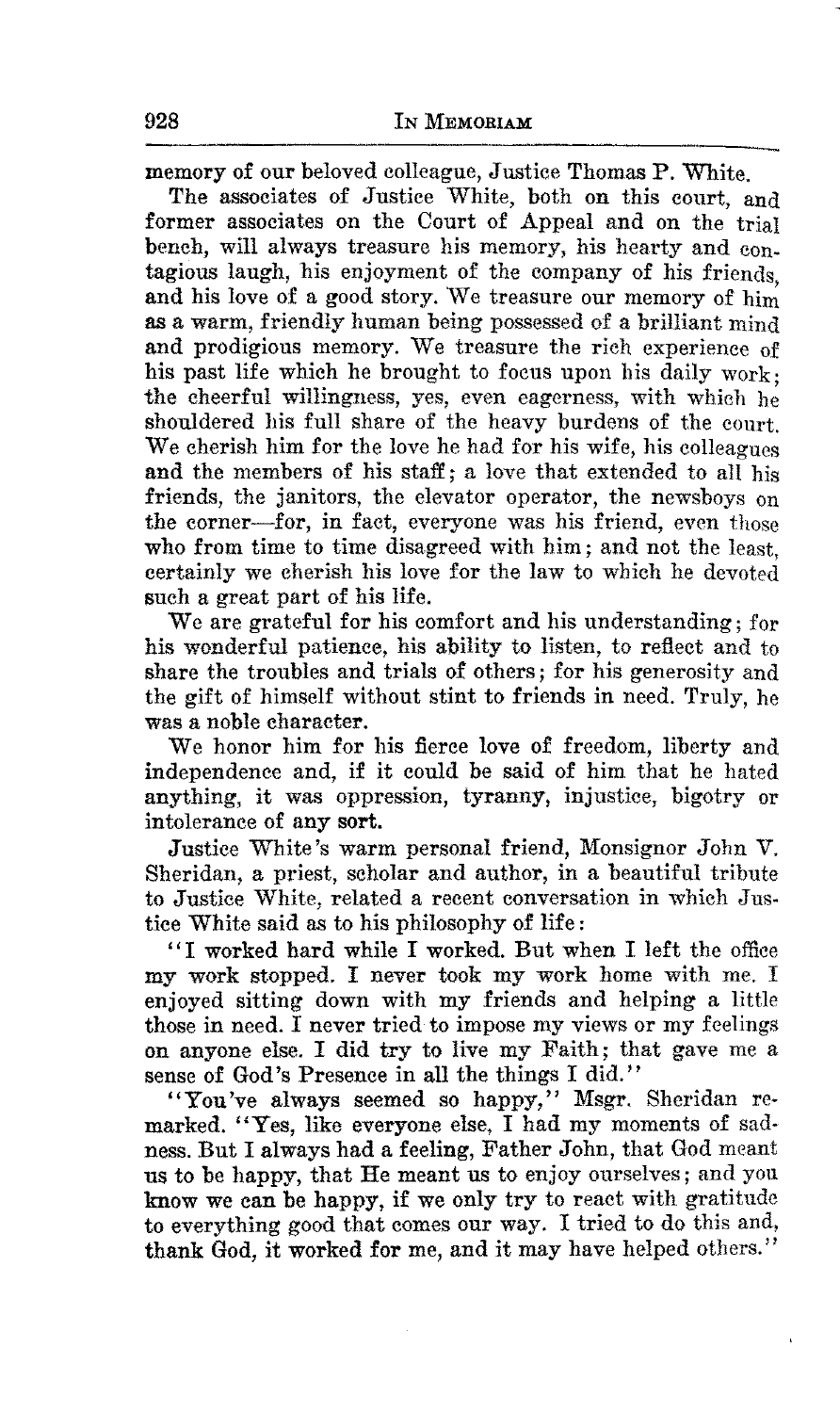In closing this tribute, I can think of no more appropriate words than these, from the magnificent eulogy delivered by Right Reverend Monsignor Patrick Roche at the Requiem Mass for Justice \Vhite:

"[Justice 'White] loved his profession, which was the law, and his faith in its ideals was rooted in his religious faith. For his view of the law was not simply an attitude of cool and detached and professional respect. His was a reverence for law, warmer and deeper than mere respect, a burning zeal which would allow no touch of self-interest or influence or subterfuge. And this was because he recognized in human law, whatever its defects, some dim shadowing of a law which antedates our legislatures and our courts, some faint echo of a code once chiseled on tablets of enduring stone.

"And yet his interpretation of the law had none of the stone's cold and abrasive rigor. It was warmed and made humane by the accents of a compassionate voice which he could hear speaking gently from the distant Galilean hills. On one occasion, he described his early experience as a police court judge, and we quote him now: 'I became concernedshocked, in fact-over the number of young men and women arraigned before me for offenses that stemmed from their own misfortunes, from hunger and poverty, rather than from criminal intent. I began to realize that it is the duty of a judge to look beyond the form of the law to find the fact and substance of justice.'

"The fact and substance of justice. Where shall modern man find it? Thomas P. White sought it in two major sources. First, in the heritage of his Christian faith, where justice is tempered with divine charity, where man's native weaknesses are not ignored or palliated, but are viewed in the context of God's redeeming love. Second, he sought the fact and substance of justice in the great documents upon which our nation was founded in pain and strain and tears.

"Running through his opinions and discourses like the steady beat of a tide we find constant references to the Declaration, the Constitution, the Bill of Rights. And we find these references set in balanced harmony, measuring the correlation of rights and responsibilities, freedom and authority, individual liberties and the common good. Justice White was not a poet, but he wns a philosopher, and his philosophy revolved about the law. The great documents which form the substance of our national faith contained no shallow semantics, no lofty hyperbole; for him, they contained literal truth.